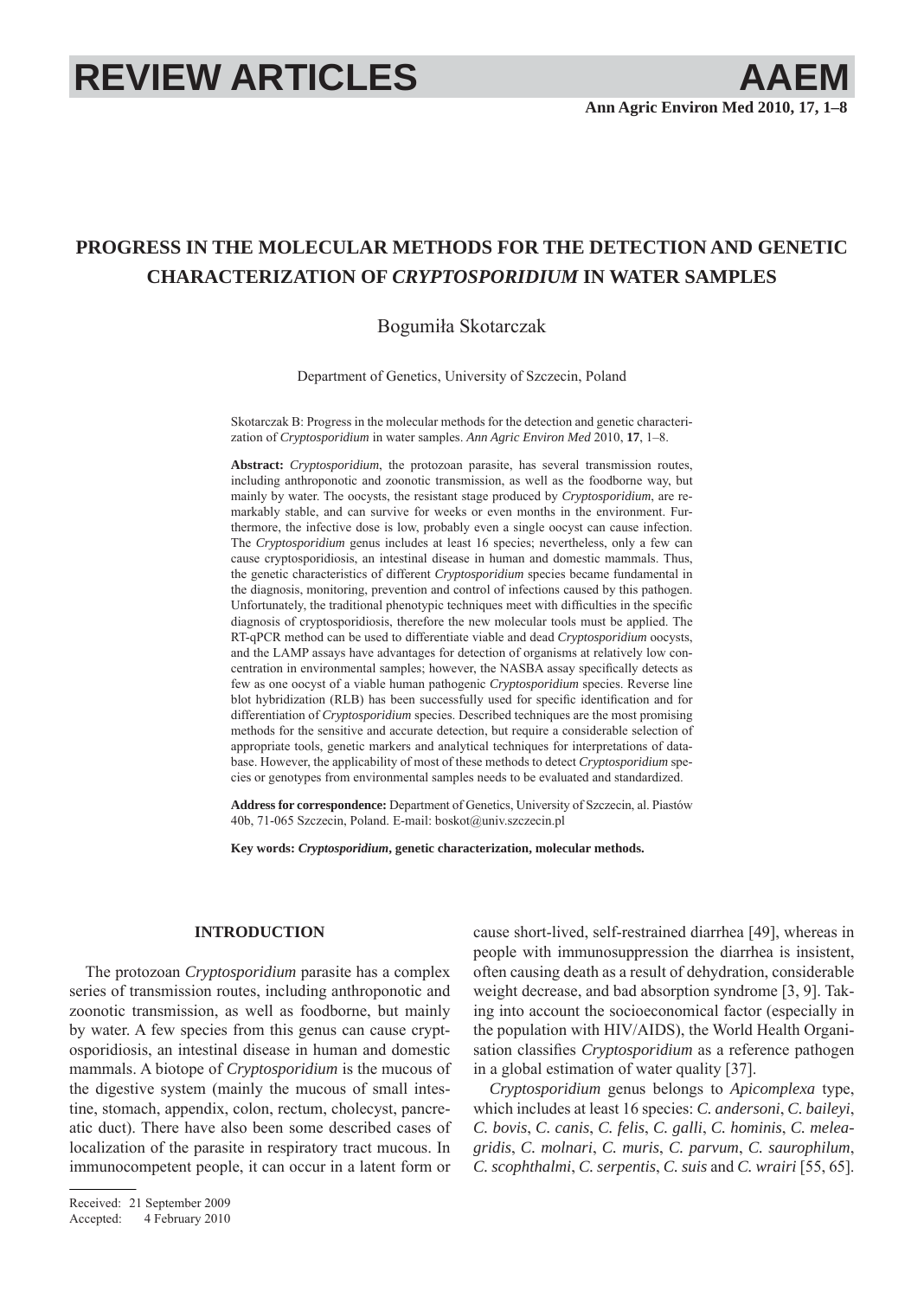*C. hominis* (previously known as a *C. parvum* human genotype or genotype I) exceptionally can infect humans, while *C. parvum* (previously known as a *C. parvum* cattle genotype or genotype II) infects humans, ruminants and other animals [41, 46]. Moreover, species have been detected in humans such as *C. meleagridis*, *C. suis*, *C. felis* and *C. canis,* which indicates the risk of zoonotic transmission of these pathogens [10, 33, 64, 65]. Because oocysts of all *Cryptosporidium* spp. are morphologically similar and have the potential to be present in water, sensitive and specific detection and typing of *Cryptosporidium* oocysts in water in order to determine both the species and the genotype are essential for source water management and risk assessment.

Cases of cryptosporidiosis occur all over the world as a result of contamination of different sources and also concern developed countries in Europe [4, 7, 14, 21, 22], as well as the USA and Canada. Most of these cases occurred in 1993 in Milwaukee, Wisconsin, where over 400,000 people were infected and over 100 died after drinking water from the municipal water system [62]. In August 2005, in Seneca Lake State Park in Geneva, New York, about 4,000 people who drank chlorinated water were infected with this protozoan. Estimations show that in the USA there are about 300,000 cases of cryptosporidiosis annually, and on average 66 people die [36]. In Poland thus far, no outbreaks of waterborne or foodborne cryptosporidiosis have been reported, but this may be due to lack of monitoring at a national level. In Poland tap, raw and reclaimed waters are not routinely monitored for the presence of parasite oocysts of *Cryptosporidium*. A limited number of studies monitoring the distribution of this protozoan in water and food using standardized methods have been carried out in several regions of the country. *Cryptosporidium* oocysts were detected in the great majority of water samples taken from surface waters in the Poznań area [44, 54] and in the Tri-city area [57]. The occurrence of *Cryptosporidium* infections in humans in Poland were found in high numbers of patients among the high-risk groups (with primary and secondary immunodeficiencies  $[4, 31, 35]$ . On the basis of literature, data analysis concerning human infections, domestic and wild animals and environmental samples, Bajer [4] concludes that *Cryptosporidium* is currently widely distributed in Poland, and the overall risk of outbreaks of cryptosporidiosis in our country is assessed as relatively high.

Oocysts from these organisms are extremely robust and capable of surviving in the environment for extended periods of time. The commonly used method of water conditioning by chlorination is not effective in prevention of oocysts transmission of this protozoan [14, 22]. Despite the number of oocysts detected in water, contamination is often very low, the available studies show that 10 oocysts can cause the illness in healthy people [12], and the US Food and Drug Administration (FDA) suggests that as few as one oocyst could cause infection. Thus, the effective and specific detection, and species characteristics of *Cryptosporidium* requires a very sensitive diagnostic method.

The precise identification of a parasite at species and/or genotype level has great consequences for various aspects of human and veterinary parasitology, including taxonomy, diagnosis, treatment and control. The advent of molecular techniques, in particular those based on the *in vitro* amplification of nucleic acids, has improved the ability to detect infections caused by parasites. However, the majority of diagnostic methods used in clinical practice has limited application regarding to the detection of protozoans in water samples. The most important restriction is lower concentration of cysts or oocysts in water in comparison with material collected from patients. For example, the levels of oocyst of *Cryptosporidium* and *Giardia* cysts in surface waters are very low, ranging from 0.5–5,000 organisms in 100 liters of water [45]. Detection of such low numbers of organisms is difficult and requires very sensitive techniques. In order to improve the monitoring of oocysts of *Cryptosporidium* in water, the US Environmental Protection Agency (USEPA) introduced the 1622 [59] method and then 1623 [60], which were designed for the concentration and detection of *Cryptosporidium* oocysts and *Giardia* cysts in water samples.

Additionally, in the environmental sample, a much wider range of protozoans than may potentially be found in the studied environment, should be taken into consideration, as well as the presence of unknown interfering factors that can hamper the course of many molecular reactions. Detection of the presence of cysts and oocysts with the molecular methods, in such material as environmental samples, is often hampered by the occurrence of organic and inorganic substances that can potentially be inhibitors in test based on the nucleic acids [17, 51].

# **THE POLYMERASE CHAIN REACTION (PCR)**

To date, no species identification of isolates has been carried out on a routine study of cryptosporidiosis; only identification to confirm which of the *Cryptosporidium* species has significance in the epidemiology of this illness in humans. Application of molecular methods makes also possible the estimation of the zoonotic potential of *Cryptosporidium* spp. and sources of infection for human, which constitutes a basis for the characteristics of transmission dynamics on the endemic and epidemic areas. Different varieties of PCR amplifying DNA from the purified oocysts are the most widely used molecular technique for the detection and genotyping of *Cryptosporidium*. This technique was developed in the mid-80s of the  $20<sup>th</sup>$  century and within a dozen years it became a basic research tool in many laboratories. It is based on the specific amplification of nucleic acids, and thanks to using the specific starters, thermostable polymerase, deoxyribonucleotides, it enables to copy the selected DNA fragments in million of copies during a few hours. The most often used molecular markers for the detection of *Cryptosporidium* in clinical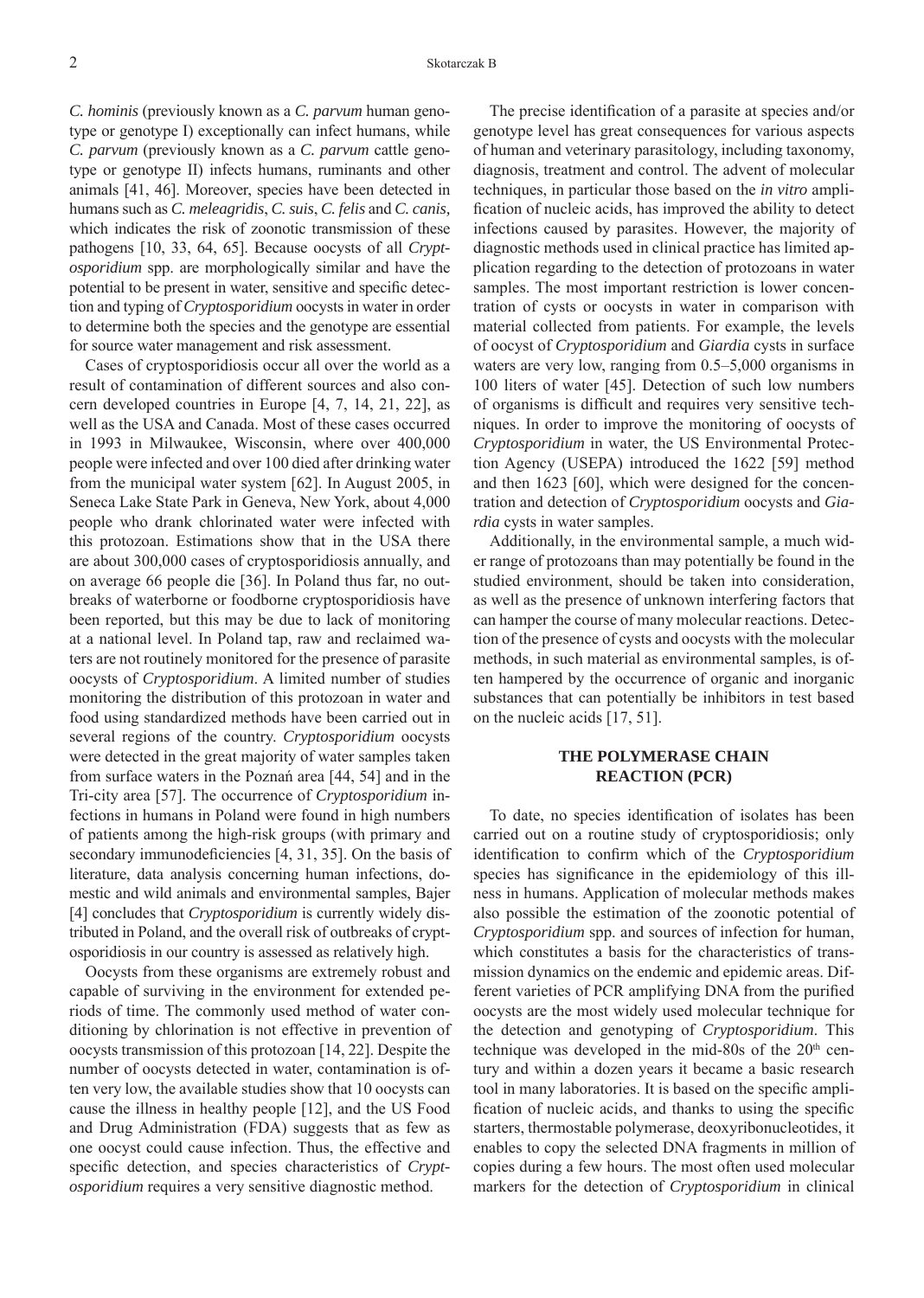material, as well as in environmental samples, are genes encoding 18 small ribosomal RNA subunit (18S) [42, 48, 53, 63]; the *Cryptosporidium* 60-kDa glycoprotein (*gp60*) [1]; the *Cryptosporidium* oocyst wall protein (COWP) [2, 52], the *Cryptosporidium* heat shock protein (HSP)-70 [40] and beta-tubulin [58] and microsatellite locus 1 (ML1) and 2 (ML2) [11, 23, 32].

Identification down to the species, assemblage, genotype or subgenotypes level was accomplished by targeting highly variable genes or genes that were unique. "Variable" genes, such as the *gp60* and microsatellite locus 1 (ML1) and  $2 \text{ (ML2)}$ , are used for the identification and classification of *Cryptosporidium* species and population variants (i.e. genotypes or subgenotypes). The gene of the small ribosomal RNA subunit (SSU) provides a useful genetic marker for the specific identification of *Cryptosporidium*. It has a relatively low intraspecific and relatively high interspecific sequence variation, and has assisted significantly in elucidating transmission patterns and cryptosporidiosis outbreaks in animals and humans [24, 65].

Although these PCR methods continue to offer a powerful tool for epidemiology and transmission studies of the parasite, their sensitivity and specificity are limited by several factors, including the quantity and quality of DNA preparations [5]. For environmental samples, the efficiency of DNA extraction methods is determined by the DNA recovery rate and PCR inhibitor reduction during DNA extraction. Many studies have shown that PCR inhibitors present in water samples suppress or reduce PCR amplification [25, 26, 34]. Environmental samples (water, soil, and food) are rich in PCR inhibitors, such as humic acids, potassium dichromate, and formaldehyde which could be coextracted with DNA during the DNA isolation and purification process and which could interfere with PCR amplification. Numerous direct DNA commercial extraction methods have been tested for the reduction or removal of PCR inhibitors in the preparation of DNA from *Cryptosporidium* spp. oocysts [51].

The main limitation of PCR is that it does not provide data on the viability and infectivity of e.g. the *Cryptosporidium* oocysts. To obtain additional information on these very important aspects, indirect methods, such as the Reverse-Transcriptase PCR (RT-PCR), must be used. Since RT-PCR is based on mRNA, which usually has a very short half-life, its use provides a more closely correlated indication of viability status compared to DNA-based methods.

# **POLYMERASE CHAIN REACTION WITH THE ANALYSIS IN REAL TIME (REAL TIME PCR, qPCR, r-t PCR)**

R-t PCR method can be used for monitoring of amplicons in the PCR reaction and for estimation of the first concentration of DNA template in a sample. This method has been successfully used for the estimation of the genomes number and for the diagnostic search of the DNA of parasitic protozoans such as *Plasmodium* or *Toxoplasma gondii* [8, 47]. The classic polymerase chain reaction is a quality method, which constitutes a big disadvantage in the monitoring of infections. In this technique, the intensity of the obtained product depends mainly on the number of cycles, and to a lesser degree, on the initial number of template copies. Theoretically, the quantity of the product after the end of reaction should be exponentially proportional to the number of templates, whose sequences are analyzed in the investigated sample (doubled in every cycle). But there are big differences in practice; therefore, a technique enabling the precise quantity analysis has been developed. This allows the monitoring of the quantity of DNA product in every cycle of the PCR reaction. This technique has been called the DNA polymerase chain reaction with the analysis in real time. It is commonly called "real-time PCR" (r-t PCR, q PCR).

The other important advantage of r-t PCR is that it does not require electrophoretic division of PCR products, which is time-saving, as well as saving the chemical reagents intended for classic PCR with electrophoresis. In general, qPCR and amplified product detection are completed in an hour or less, which is considerably faster than conventional PCR detection methods. On the other hand, amplification and detection steps are performed in the same closed vessel, and the risk of releasing amplified nucleic acids into the environment is negligible. Moreover, the r-t PCR technique provides the possibility to carry out multiplex PCR, which is economically beneficial. It also allows for a quantity measurement of RNA molecules after copying the RNA sequence on cDNA with the use of reverse transcriptase.

In the real-time PCR technique, the basis of the measurement of increase speed of the number of analyzed DNA molecule is the measurement of fluorescence, and therefore requires the use of a special thermocycler, for example, coupled with a spectrofluorimeter, which enables the measurement of fluorescence during the amplification. Many methods for enabling a precise estimation of the number of selected DNA fragment copies creating during this PCR reaction have been developed. One of these methods depends on the measurement of fluorescence coming from the fluorochrome molecule bound with the twostrands DNA molecule. An other method requires the use of special probes complementary to fragments of amplified DNA sequences. Such probes are equipped with a molecule of fluorescent reporter, which emits the light in definite conditions. A variation of this method, called the Taqman method, depends on the hydrolysis of probes, and fluorescence occurs only during the elongation stage in every cycle of the PCR reaction. A single probe is used in this method, equipped with a fluorochrome, and the molecule suppressing the fluorescence is hydrolyzed by *Taq* polymerase during the elongation stage. Degradation of the probe makes the fluorochrome separate from the suppressor and enables the emission of fluorescent light.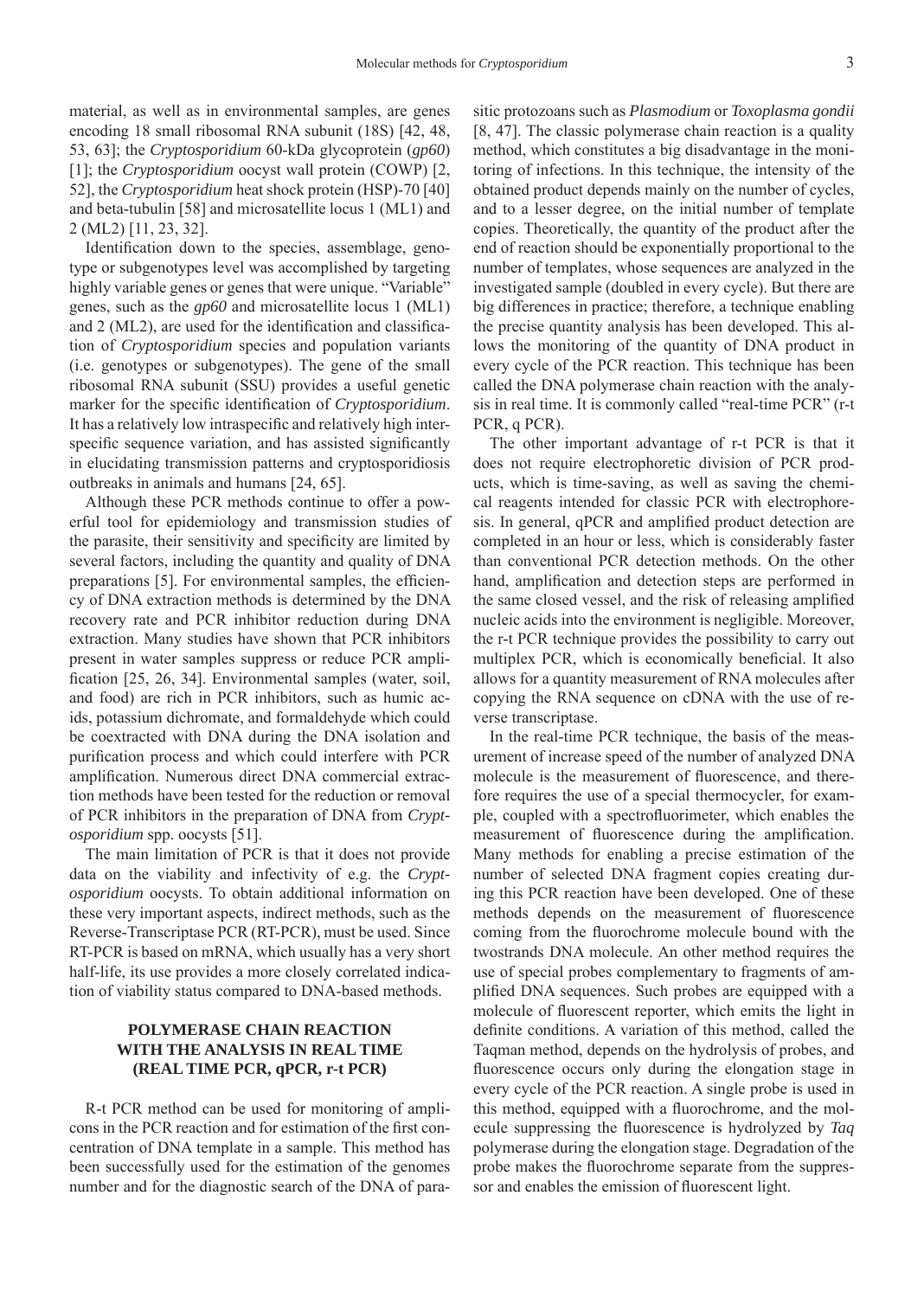**qPCR protocol has been developed for the detection and identifi cation of** *Cryptosporidium* **oocysts species/ genotypes for different materials and matrices.** Using 18S rRNA as a target, the detection sensitivities of real-time PCR and nested-PCR systems were compared by Sunnotel *et al.* [56]. A sensitivity analysis of this assay determined that it was routinely capable of detecting three oocysts. A multiplex real-time PCR (qPCR) assay for simultaneous detection of *G. lamblia* and *C. parvum* was adapted by Guy *et al.* [20], and for the simultaneous detection of *E. histolytica*, *G. lamblia*, and *C. parvum* in faecal samples by Verweij *et al.* [61]. However, qPCR has revolutionized clinical microbiology laboratories diagnose of many human microbial infections [13, 16].

**A variation of this method is a reverse transcription quantative real-time PCR. Garces-Sanchez** *et al.* **[18] used this method to differentiate viable and injured**  *C. pavrum* **oocysts.** Methods that estimate viable oocysts include *in vitro* excystation, vital staining (dye exclusion, FISH), infectivity (*in vitro* or *in vivo*) and reverse transcriptase (RT)-PCR. Each of these methods has limitations including *in vivo* infectivity which requires animal testing, is time-consuming, and the most costly. Furthermore, excystation and vital staining overestimate oocysts viability and do not respond well with animal infectivity. This inconvenience is solved by the RT-qPCR, especially in environmental analysis when rapid responses are needed and when there is a risk of contamination of water, food or food sources with *C. parvum* oocysts, e.g. due to manure spreading on agricultural land, or overflows from wastewater treatment facilities. Garces-Sanchez *et al.* [18] tested two mRNA extraction methods targeting heat induced *hsp70* mRNA in combination with RT-qPCR. In the opinion of the authors, this can be used for the screening of *C. parvum* oocysts in environmental samples to provide fast data on the presence and viability of these organisms, and is very useful for hygiene controls during waste water treatment processes.

#### **REVERSE LINE BLOT HYBRIDIZATION (RLB)**

RLB was initially developed as a reverse dot blot assay for the diagnosis of sickle cell anaemia, but the basis of both techniques is the hybridization of PCR products to specific probes immobilized on a membrane in order to identify differences in the amplified sequences [19]. This tool was initially developed for the identification of *Streptococcus* serotypes [30], followed by an RLB for *Mycobacterium tuberculosis* strain differentiation [27]. RLB is not a new method in the diagnostics of parasitic protozoans, because in the end of the 90s of the last century it was adapted for the detection and marking of *Babesia* and *Theileria* species [19], but its application for *Cryptosporidium* diagnostics is still in the development stage.

Negatively loaded nylon membranes are used in the RLB technique. After activation, they gain the carboxylic

groups binding covalently with positive amin groups joined with oligonucleotide probes. The PCR products created as a result of using a starter marked with biotin are placed on the membrane, which was earlier bound with probes, and they are hybridized [19]. Next, the streptovidin-peroxidase complex joins with the hybridization products bound with biotin. The visualization of chemiluminescence begins after adding the specific substrate for peroxidase (luminol), what enables the reaction of its oxidation, the side product of which is light registered on photographic film [30], or analyzed in the compact flow cytometer  $[6]$ .

Hybridization with the RLB technique enables simultaneous detection of many species and strains of investigated organisms on one membrane, which has the character of a macromatrix. The membrane with the covalently linked species-specific oligonucleotides can be used at least 20 times, thus reducing costs for screening pathogens [19]. Binding the PCR product with the probe occurs only when there is 100% complementarity between the probe and the amplicon. Therefore, accurately designed probes enable the interspecies differentiation, and additionally provide the possibility to detect microheterogenetic differences whitin the species, the so-called inner-species variability of investigated organisms. Thanks to these features, the RLB technique enables identification of organisms from the genus, through species, up to specific strain.

The advantage of RLB is the possibility to use it for samples, where there is a probability of the presence of a bigger number of investigated organisms; for example, in the case of mixed infections with related species of parasites, or in environmental samples.

Because *C. hominis* and *C. parvum are* morphologically identical, they have distinct epidemiologies and different transmission cycles, identification to the species level is important for determination of the source of the infection. Bandyopadhyay *et al.* [6] developed RLB, methods that do not require DNA sequencing analysis of PCR amplicons as an additional step after PCR, which have been successfully used for specific identification and for differentiation of *Cryptosporidium* species. The assay was based on species-specific probes linked to carboxylated Luminex microspheres that hybridize to a *Cryptosporidium* microsatellite-2 region (ML-2), where *C. hominis* and *C. parvum* differ by one nucleotide substitution. The two capture probes were covalently bound to spectrally distinct populations of fluorescent microspheres that reacted with streptavidin-phycoerythrin and analyzed in a unique, compact flow cytometer, the Luminex 100. PCR was performed using the primer pair M15/M16 (CAATGTAAGTTTACTTAT-GATTAT and CGACTATAAAGATGAGAGAAG) which amplifies a specific fragment from the ML-2 locus, of the *Cryptosporidium* genome. The reverse primer M16 was labeled with biotin at the 5' extremity to allow detection of hybridized amplicons with streptavidin-phycoerythrin. The assay was validated by testing a total of 143 DNA samples extracted from clinical specimens, environmental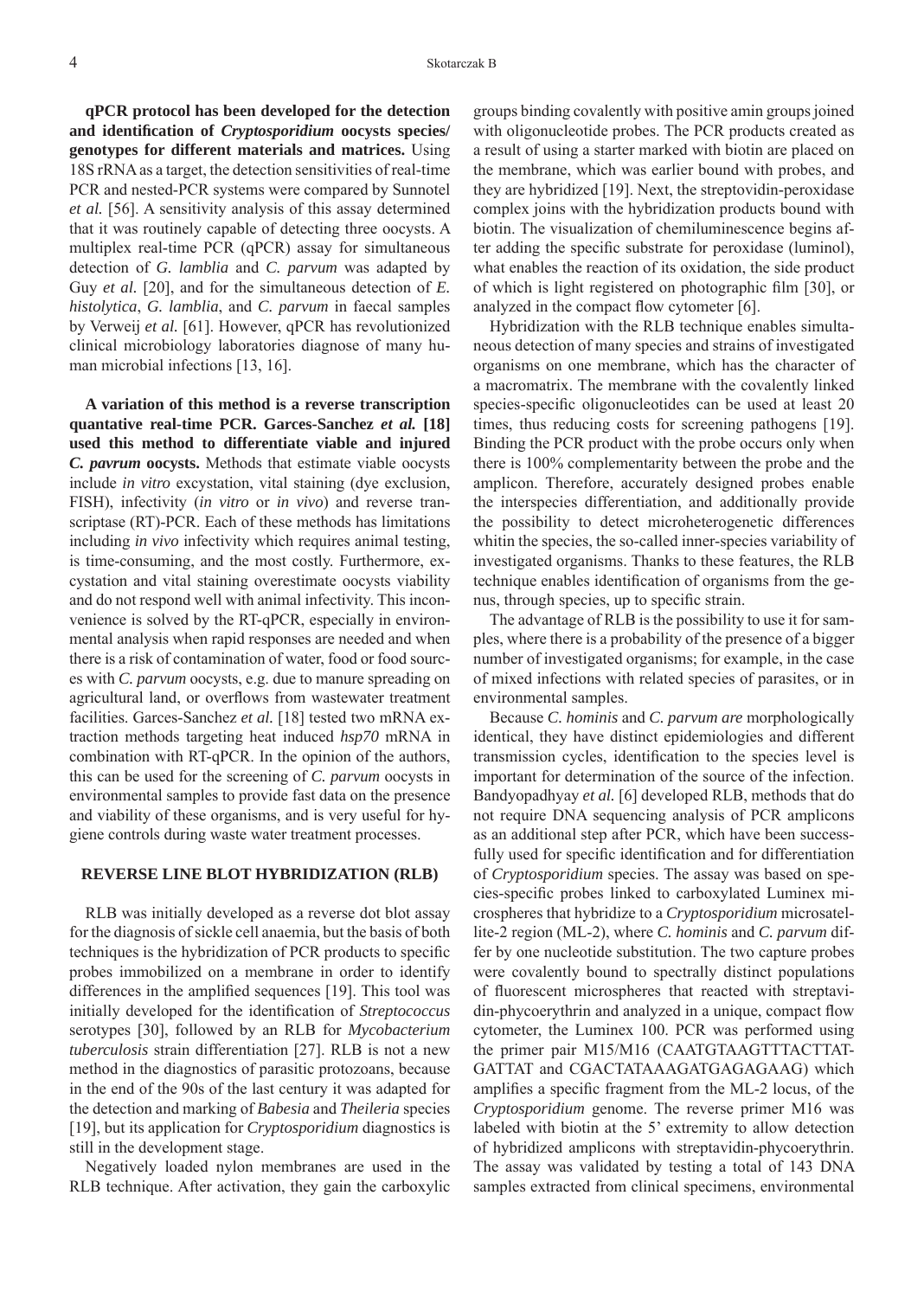samples, or samples artificially spiked with *Cryptosporidium* oocysts. In the opinion of the authors, this assay is fast (the entire procedure can be performed within 5 h) and is less expensive than sequencing of PCR amplicons. The total cost of one RLB test was less than \$0.16, compared with the traditional DNA sequencing method, which costs at least \$4.00 per reaction. Although this technique was 100% specific and more sensitive than the direct fluorescent antibody test, it cannot differentiate *C. parvum* from *C. hominis*. In conclusion, this rapid, inexpensive, and relatively simple method may prove to be a very useful diagnostic tool for the rapid identification of *C. hominis* and *C. parvum*.

# **METHODS OF AMPLIFICATION IN ISOTHERMAL CONDITIONS**

Loop-mediated isothermal amplification of DNA **(LAMP).** LAMP has recently been as a better method for amplification of DNA which exceeds the classic PCR in its effectiveness and in its relative insensitivity to contamination of DNA.

Notomi *et al.* [43] developed a method called the loopmediated amplification of DNA, which amplifies DNA with high specificity, efficiency and speed in isothermal conditions. According to Notomi *et al.* [43], one of the advantages of the LAMP method is that the DNA amplification in isothermal conditions proceeds without any influence of the DNA coexisting in a sample. This method requires only the DNA polymerase and a set of four specially designed starters which recognize six different sequences in the DNA template. The inner starter, including sequences of the sense and antisense strand of template DNA, begins the LAMP reaction. Next, there is a synthesis of separated DNA strands carried out by the outer starters, which releases the one-strand DNA. This becomes the template for synthesis of DNA carried out by the other inner and outer starters, which hybridizes with the other end of target DNA, which in consequence gives a stem-loop structure ("stem with loop"). In the next LAMP cycle, one inner cycle hybridizes with the loop on the product (the structure of "stem with loop") and initiates the synthesis of separated strands giving an original structure of stemloop, plus a new one, twice as long. The cycle of reactions continues, and in less than an hour, 109 copies of the template DNA are accumulated. The final products are the stem-loop structures with several inverted repeats of target sequences, as well as the cauliflower-like structures with multiple loops made by elongation between, in turn, inverted repeats of target sequences on the same strand.

The product of the LAMP is a mixture of different length DNA fragments, having cauliflower-like structure with numerous loops induced by anealing between inverted repeats of template sequences on the same strand; these are later simply and easily detected, the same as in the mechanism of cooperation between multivalent antigen and antibody. Another advantage of the LAMP method is its high specificity towards the template sequences. This is caused by recognizing the template sequences by 6 independent sequences in the initial stage, and by 4 independent sequences during later stage of LAMP reaction – partly reducing the main problem that accompanies all methods of amplification [43]. Moreover, the simplicity of this method comes from the facility of preparing starters, and from the fact that there are only 4 starters, the DNA polymerase, and laboratory water bath or heating block (amplification occurs in the isothermal conditions). One more advantage is the possibility of using this method for highly efficient amplification of RNA, if it is joined with reverse transcription.

A survey of the literature shows that the LAMP method has already been developed and applied for the detection of over 100 different pathogens [28]. This method seems to be promising for species identification and species differentiation. However, development of its application depends on the attainability of species specific DNA sequences (e.g. in the GeneBank). Currently, the DNA sequences that may be the basis for marking the *Cryptosporidium* species with the LAMP method are available only in a limited range [5]. Karanis *et al.* [29] described the first application of the LAMP for detecting *Cryptosporidium* on the basis of amplification of the *gp60* gene of the *C. parvum*.

Bakheit *et al.* [5] described application of LAMP to identify the *Cryptosporidium* species obtained from different breeding animals on the basis of HSP-70 gene, based on targeting the S-adenosyl-methionine synthetase (SAM) gene and *gp60* gene, and validation of the LAMP test based on the sequenced amplicons of these genes. Verification was facilitated by an innovative modification of the LAMP primers to incorporate restriction sites to permit target product excision. Results of the detection were compared with those obtained from nested-PCR with starters complementary to 18S rRNA gene of *Cryptosporidium*. All the samples investigated with the nested-PCR method were negative, while in the LAMP test one third of these samples were positive. The authors emphasize that the LAMP test is simple, fast and not expensive, thus very useful in diagnostics. Moreover, it is advantageous in the detection of organisms in environmental samples when their concentration is low. The use of 3 starters set makes this procedure highly specific for an imprecisely isolated DNA template from a sample containing foreign biological material. This test turned out to be insensitive to commonly occurred interference, restrictive for the application of PCR.

**Nucleic acid sequence-based amplifi cation (NASBA).**  In this method, the initial template is RNA and there are 3 enzymes and 2 starters engaged. One starter and reverse transcriptase amplify a single cDNA strand, the second enzyme, RNA-ase H degrades RNA from the created RNA-DNA hybrid, and finally, the second starter (with added T7 promoter sequence) attaches to the cDNA and the transcrip-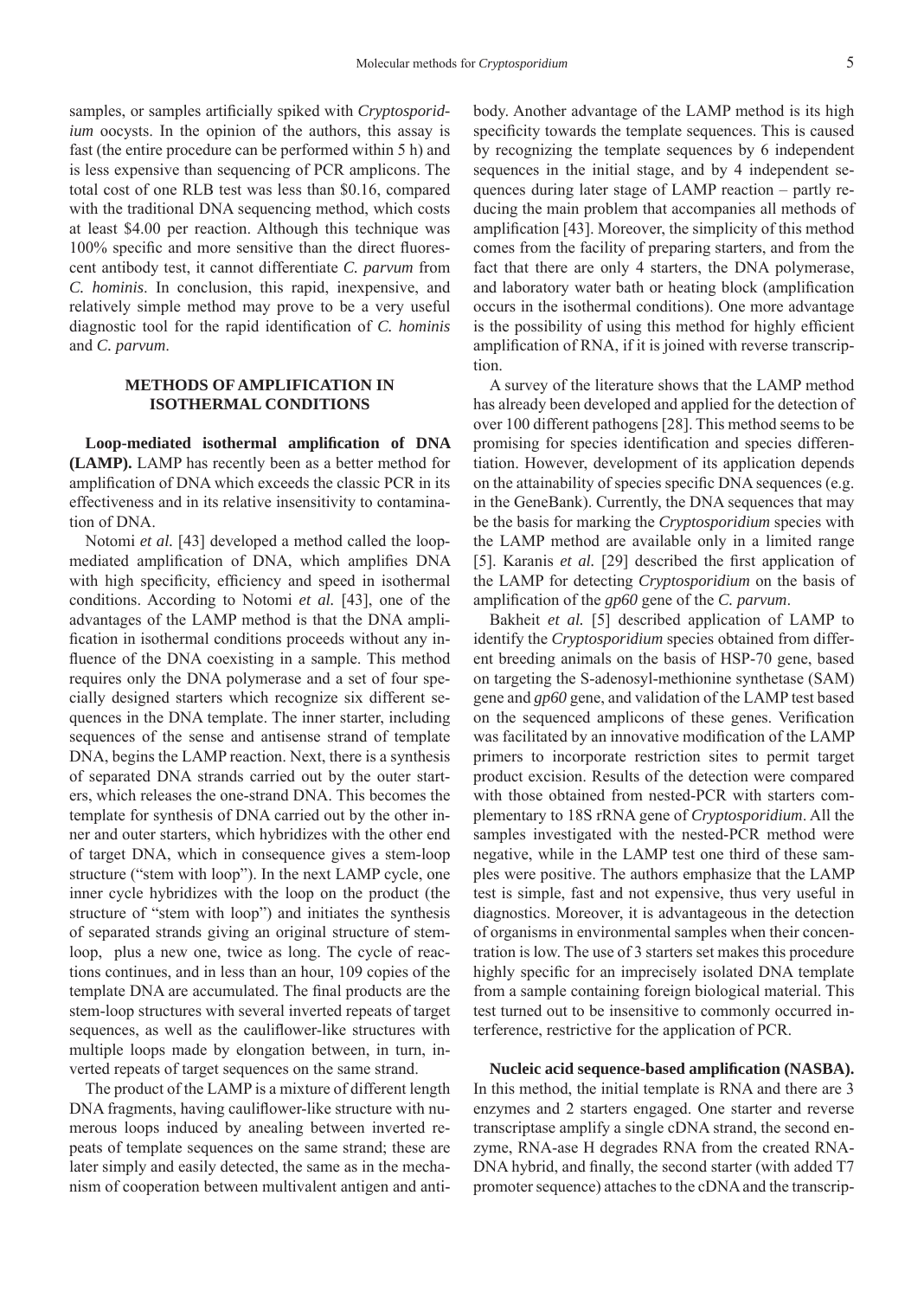tion begins with the third enzyme and RNA polymerase. Each transcript is a template for creating another cDNA with T7 promoter, which is again a template for RNA transcripts. According to Mens *et al.* [38], this method, based on rRNA in the detection of blood parasites, predominates over r-t PCR (reverse-transcription PCR), because it is independent of the presence of DNA, which could occur in an inaccurately cleaned sample. The NASBA method is very sensitive because it detects rRNA, the number of copies of which occurring on the parasites genome is significantly higher than the rDNA, on which r-t PCR is based. Because NASBA is a method based on the isothermal reaction occurring at a temperature of 41°C, and does not require denaturation, it prevents amplification of the genome DNA in the case of contamination. However, many authors think that this low temperature for the amplification of a selected DNA fragment is a factor that worsens the specificity of the NASBA [43]. Because of this low specificity in the selection of target sequence, it requires a precise amplification tool and well-constructed method for detecting amplified products. Despite the simplicity, the requirement of high precision of the thermocycler for PCR limit the application of this method in the wide range, for example, as a routine diagnostic tool in private laboratories [43]. Another restriction is probably that individual preparation of the chemical reagents mixture is difficult and commercial kits are expensive [39]. Application of NASBA for monitoring in real-time with molecular probes (quantity amplification in real-time based on sequences of nucleic acid, q-t NASBA) has enhanced interest in this method, and when used in the detection of *Plasmodium falciparum*, it proved to be very sensitive, with a limitation of detection up to 20 protozoans/ml of blood [50].

Connelly *et al.* [15] used the NASBA method for specific detection of viable human pathogenic *Cryptosporidium* species, *C. parvum*, *C. hominis*, and *C. meleagridis*. Oocysts were isolated from water samples. The amplified target sequence employed was *hsp70* mRNA, production of which was stimulated via a brief heat shock. The NAS-BA product was detected in a nucleic acid hybridization lateral flow sandwich assay. It proved the extreme sensitivity of this assay using flow-cytometer counted samples of *C. parvum,* and the assay can detect all human-pathogenic *Cryptosporidium* species. In the opinion of the authors, even one oocyst can be detected from among large numbers of common waterborne microorganisms and packed pellet material filtered from environmental water samples with this method.

#### **CONCLUSIONS**

The risk of waterborne transmission of *Cryptosporidium* is a serious global problem in drinking water safety. Oocysts from these organisms are extremely long-lived in the environment. Among the numerous species belonging to *Cryptosporidium* oocysts, in principle, only 3 are pathogenic for humans. Because oocysts of all *Cryptosporidium* spp. are morphologically very similar and potentially present in water, the sensitive and specific detection and typing of *Cryptosporidium* oocysts in water to determine the species and genotype are crucial for source water management and risk assessment. This review shows that some progress has been made in the development of molecular methods for the identification, genetic characterization and differentiation of *Cryptosporidium* species. The most extensively used molecular techniques for the detection and genotyping of *Cryptosporidium* are different varieties of PCR amplifying DNA from the purified oocysts. However, the RT-qPCR method provides information about viability and can be used to differentiate viable and injured *Cryptosporidium* oocysts, which may be very useful for e.g. hygiene controls during waste water treatment processes. The loop-mediated isothermal amplification of DNA (LAMP) assays have advantages for the detection of organisms at relatively low concentration in environmental samples. It is a highly specific procedure for an imprecisely isolated DNA template from a sample containing foreign biological material. This test is insensitive to commonly occurred interference limiting the PCR application.

The NASBA method is able to discriminate between the 3 human pathogenic species and several nonpathogenic *Cryptosporidium* species, and can distinguish between viable and non-viable oocysts. NASBA amplification and a nucleic acid hybridization lateral flow sandwich assay, specifically detects as few as one oocyst of a viable human pathogenic *Cryptosporidium* species. NASBA has potential for adoption as a diagnostic tool for environmental pathogen. Reverse line blot hybridization ( RLB) has been successfully used for specific identification and for differentiation of *Cryptosporidium* species. However, applicability of most of these methods to detect *Cryptosporidium* species or genotypes from environmental samples needs to be evaluated and standardized.

The choice of molecular method by laboratories is determinated mainly by the high cost of equipment needed for its realization. Using molecular assay to characterize genetic diversity does not mean that more traditional methods of discrimination are no longer valuable. Traditional phenetic techniques have had major imperfections for the specific diagnosis of cryptosporidiosis, but molecular characterization is not always possible in some field situations. However, it can be used to demonstrate whether phenotypic feature, particularly morphologic, have a genetic base.

#### **Acknowledgements**

This review was supported in part by the Ministry of Science and Higher Education, Grant No. N N404 248635.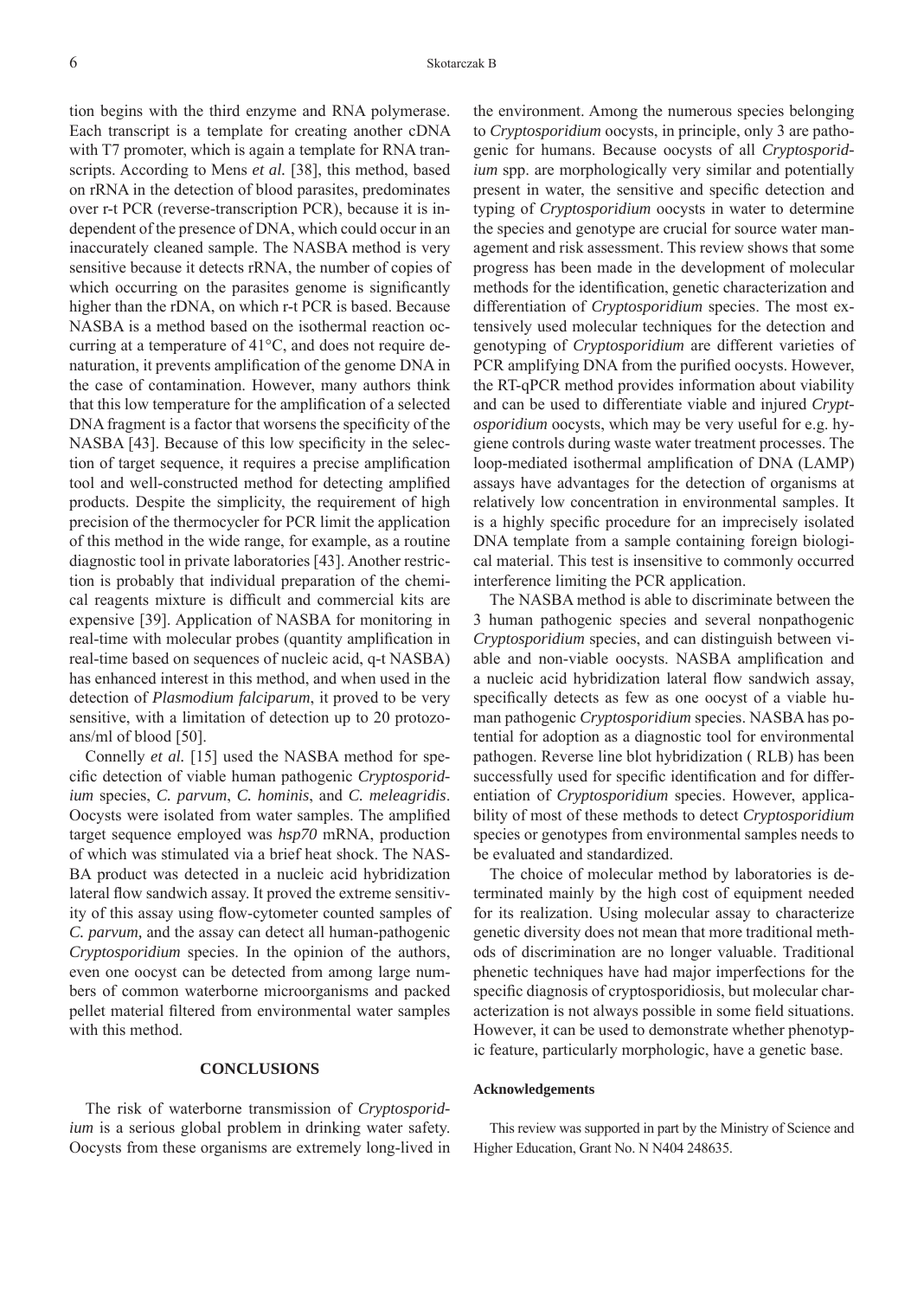#### **REFERENCES**

1. Abe N, Matsubayashi M, Kimata I, Iseki M: Subgenotype analysis of *Cryptosporidium parvum* isolates from humans and animals in Japan using the 60-kDa glycoprotein gene sequences. *Parasitol Res* 2006, **99**, 303–305.

2. Amar CFL, Dear PH, McLauchlin J: Detection and identification by real time PCR/RFLP analysis of *Cryptosporidium* species from human feces. *Lett Appl Microbiol* 2004, **38**, 217–222.

3. Armson A, Thompson RC, Reynoldson JA: A review of chemotherapeutic approaches to the treatment of cryptosporidiosis. *Expert Rev Anti Infect Ther* 2003, **1**, 297–305.

4. Bajer A, Bednarska M, Cacciò SM, Wolska-Kuśnierz B, Heropolitanska-Pliszka E, Bernatowska E, Wielopolska M, Paziewska A, Welc-Falęciak R, Siński E: Genotyping of *Cryptosporidium* isolates from human clinical cases in Poland. *Parasitol Res* 2008, **103**, 37–42.

5. Bakheit MA, Torra D, Palomino LA, Thekisoe OM, Mbati PA, Ongerth J, Karanis P: Sensitive and specific detection of *Cryptosporidium* species in PCR-negative samples by loop-mediated isothermal DNA amplification and confirmation of generated LAMP products by sequencing. *Vet Parasitol* 2008, **158(1–2)**, 11–22.

6. Bandyopadhyay K, Kellar KL, Moura I, Casaqui Carollo MC, Graczyk TK, Slemenda S, Johnston SP, da Silva AJ: Rapid microsphere assay for identification of *Cryptosporidium hominis* and *Cryptosporidium parvum* in stool and environmental samples. *J Clin Microbiol* 2007, **45(9)**, 2835–2840.

7. Brockmann SO, Dreweck C, Wagner-Wiening C, Hagen RM, Kimmig P, Petry F, Jakobi V: Serological and epidemiological analysis of an outbreak of gastroenteritis among military recruits in Germany caused by *Cryptosporidium parvum*. *Infection* 2008, **36(5)**, 450–457.

8. Buchbinder S, Blatz B, Rodloff AC: Comparison of realtime PCR detection methods for B1 and P30 genes of *Toxoplasma gondii*. *Diagn Microbiol Infect Dis* 2003, **45**, 269–271.

9. Cacciò SM, Pozio E: Advances in the epidemiology, diagnosis and treatment of cryptosporidiosis. *Expert Rev Anti Infect Ther* 2006, **4**, 429–443.

10. Cama VA, Ross JM, Crawford S, Kawai V, Chavez-Valdez R, Vargas D, Vivar A, Ticona E, Navincopa M, Williamson J, Ortega Y, Gilman RH, Bern C, Xiao L: Differences in clinical manifestations among *Cryptosporidium* species and subtypes in HIV-infected persons. *J Infect Dis* 2007, **196**, 684–691.

11. Chalmers RM, Ferguson C, Cacciò SM, Gasser RB, Abs EL-Osta YG, Heijnen L, Xiao L, Elwin K, Hadfield S, Sinclair M, Stevens M: Direct comparison of selected methods for genetic categorisation of *Cryptosporidium parvum* and *Cryptosporidium hominis* species. *Int J Parasitol*  2005, **35**, 397–410.

12. Chappell CL, Okhuysen PC, Sterling CR, DuPont HL: *Cryptosporidium parvum*: intensity of infection and oocyst excretion patterns in healthy volunteers. *J Infect Dis* 1996, **173**, 232–236.

13. Cockerill FR, Uhl JR: Applications and challenges of real-time PCR for the clinical microbiology laboratory. **In:** Reischl U, Wittwer C, Cockerill FR (Eds): *Rapid cycle real-time PCR methods and applications*, 3–27. Springer-Verlag, Berlin 2002.

14. Coetze N, Edeghere O, Orendi J, Chalmers R, Morgan L: A swimming pool-associated outbreak of cryptosporidiosis in Staffordshire, England, October to December 2007. *Euro Surveill* 2008, 13(45), pii: 19028.

15. Connelly JT, Nugen SR, Borejsza-Wysocki W, Durst RA, Montagna RA, Baeumner AJ: Human pathogenic *Cryptosporidium* species bioanalytical detection method with single oocyst detection capability. *Anal Bioanal Chem* 2008, **391**, 487–495.

16. Espy MJ, Uhl JR, Sloan LM, Buckwalter SP, Jones MF, Vetter EA, Yao JDC, Wengenack NL, Rosenblatt JE, Cockerill FR III, Smith TF: Real-Time PCR in clinical microbiology: applications for routine laboratory testing. *Clin Microbiol Rev* 2006, **19(1)**, 165–256.

17. Fontaine M, Guillot E: An immunomagnetic separation-real-time PCR method for quantification of *Cryptosporidium parvum* in water samples. *J Microbiol Methods* 2003, **54**, 29–36.

18. Garce´s-Sancheza G, Wilderera PA, Munchc JC, Horna H, Lebuhna M: Evaluation of two methods for quantification of hsp70 mRNA from the waterborne pathogen *Cryptosporidium parvum* by reverse transcription real-time PCR in environmental samples. *Water Res* 2009, **43**, 2669–2678.

19. Gubbels JM, de Vos AP, van der Weide M, Viseras J, Schouls LM, de Vries E, Jongejan F: Simultaneus detection of bovine *Theileria* and *Babesia* species by reverse line blot hybridization. *J Clin Microbiol* 1999, **37(6)**, 1782–1789.

20. Guy RA, Payment P, Krull UJ, Horgen PA: Real-Time PCR for quantification of *Giardia* and *Cryptosporidium* in environmental water samples and sewage. *Appl Environ Microbiol* 2003, **69(9)**, 5178–5185.

21. Hajdu A, Vold L, Østmo TA, Helleve A, Helgebostad SR, Krogh T, Robertson L, de Jong B, Nygård K: Investigation of Swedish cases reveals an outbreak of cryptosporidiosis at a Norwegian hotel with possible links to in-house water systems. *BMC Infect Dis* 2008, **8**, 152.

22. Hoek MR, Oliver I, Barlow M, Heard L, Chalmers R, Paynter S: Outbreak of *Cryptosporidium parvum* among children after a school excursion to an adventure farm, south west England. *J Water Health* 2008, **6(3)**, 333–338.

23. Hunter PR, Hadfield SJ, Wilkinson D, Lake IR, Harrison FC, Chalmers RM: Subtypes of *Cryptosporidium parvum* in humans and disease risk. *Emerg Infect Dis* 2007, **13**, 82–88.

24. Jex AR, Ryan UM, Ng J, Campbell BE, Xiao L, Stevens M, Gasser RB Specific and genotypic identification of *Cryptosporidium* from a broad range of host species by nonstopic single-strand conformation polymorphism (SSCP) analysis of nuclear ribosomal DNA. *Electrophoresis* 2007, **28**, 2818–2825.

25. Jiang J, Alderisio KA, Singh A, Xiao L: Development of procedures for direct extraction of *Cryptosporidium* DNA from water concentrates and for relief of PCR inhibitors. *Appl Environ Microbiol* 2005, **71**, 1135–1141.

26. Johnson DW, Pieniążek NJ, Griffin DW, Misener L, Rose JB: Development of a PCR protocol for sensitive detection of *Cryptosporidium* oocysts in water samples. *Appl Environ Microbiol* 1995, **61**, 3849–3855.

27. Kamerbeek J, Schouls L, Kolk A, van Agterveld M, Soolingen D, Kuijper S, Bunschoten A, Molhuizen H, Shaw R, Goyal M, van Embden J: Simultaneous detection and strain differentiation of *Mycobacterium tuberculosis* for diagnosis and epidemiology. *J Clin Microbiol* 1997, **35**, 907–914.

28. Karanis P, Ongerth JE: LAMP – an emerging technology for the detection of water- and food-borne protozoan parasites. *Trends Parasitol* 2009, **25**, 498–499.

29. Karanis P, Thekisoe O, Kiouptsi K, Ongerth J, Igarashi I, Inoue N: Development and preliminary evaluation of loop-mediated isothermal amplification (LAMP) for sensitive detection of *Cryptosporidium* oocysts in fecal and water samples. *Appl Environ Microbiol* 2007, **73**, 5660–5662.

30. Kaufhold A, Podbieldski A, Baumgarten G, Blokpoel M, Top J, Schouls L: Rapid typing of group A streptococci by the use of DNA amplification and non-radioactive allele-specific oligonucleotide probes. *FEMS Microbiol Lett* 1994, **119**, 19–26.

31. Kołodziejczyk L, Kuźna-Grygiel W, Sulżyc-Bielicka V, Kładny J, Bielicki D, Stępień-Korzonek M, Balicka-Ramisz A: Cryptosporidiosis in patients with colon cancer. *Wiad Parazytol* 2003, **49**, 99.

32. Leoni F, Mallon M, Smith HV, Tait A, McLauchlin J: Multilocus analysis of *Cryptosporidium hominis* and *Cryptosporidium parvum* from sporadic and outbreak-related human cases and *C. parvum* from sporadic cases in livestock in the UK. *J Clin Microbiol* 2007, **45**, 3286–3294.

33. Llorente MT, Clavel A, Goñi MP, Varea M, Seral C, Becerril R, Suarez L, Gómez-Lus R: Genetic characterization of *Cryptosporidium* species from humans in Spain. *Parasitol Int* 2007, **56**, 201–205.

34. Loge FJ, Thompson DE, Call DR: PCR detection of specific pathogens in water: a risk-based analysis. *Environ Sci Technol* 2002, **36**, 2754– 2759.

35. Majewska AC, Sulima P, Werner A, Barałkiewicz G, Juszczyk J, Pieniążek NJ: Cryptosporidiosis in HIV-positive patients – first study in Poland. *Wiad Parazytol* 1998, **44**, 320.

36. Mead PS, Slutsker L, Dietz V, McCaig LF, Bresee JS, Shapiro C, Griffin PM, Tauxe RV: Food-related illness and death in the United States. *Emerg Infect Dis* 1999, **5**, 607–625.